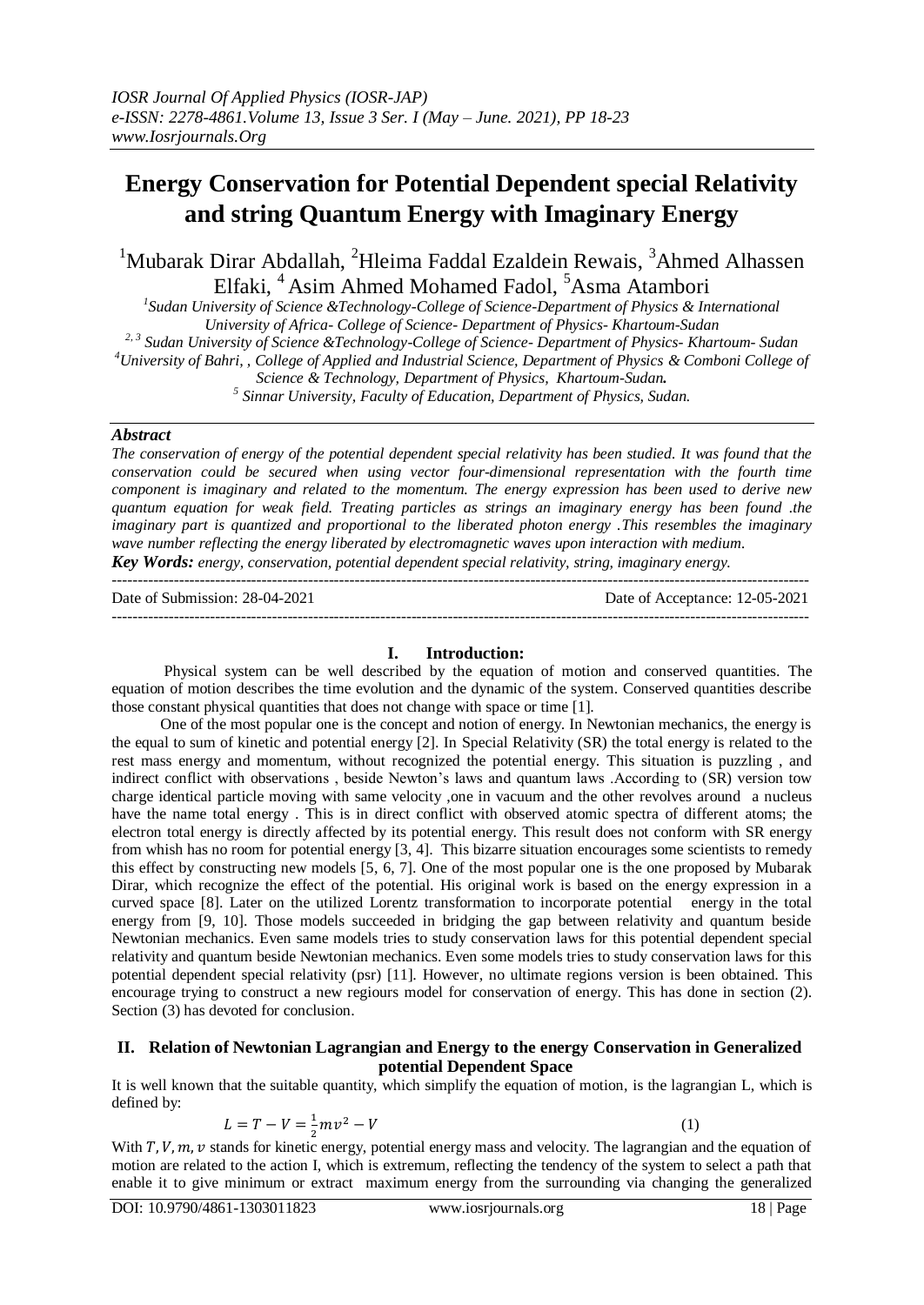coordinates due to the change of trajectories at affixed space – time point. The state of physical systems can also be simplified by extracting from the action integrand quantities that are invariant under space and time transition like momentum and energy E which is given by:

 $E = T + V \tag{2}$ Which the Newtonian expression for energy using GSR energy mass relation.

$$
E = mc^2 = \frac{m_o c^2}{\sqrt{1 + \frac{2\phi}{c^2} \frac{v^2}{c^2}}} = m_o c^2 \left( 1 + \frac{2\phi}{c^2} - \frac{v^2}{c^2} \right)^{-1/2}
$$
(3)

For a weak field and macroscopic world:

$$
\frac{2\phi}{c^2} < 1 \qquad \frac{v^2}{c^2} < 1 \tag{4}
$$
\nUsing the identity:

Using the identity.  
\n
$$
(1+x)^n = 1+nx
$$
 (5)  
\nFor small x.

Setting:

$$
x = \frac{2\emptyset - v^2}{\cdot}
$$
 (6)

In equation (3) then using (5) yields:

$$
E = m_o c^2 \left( 1 - \frac{\phi}{c^2} + \frac{1}{2} \frac{v^2}{c^2} \right) = -m_o \phi + \frac{1}{2} m_o v^2 + m_o c^2
$$
  
\n
$$
E = T - V + m_o c^2
$$
  
\nWith kinetic energy T and potential energy V given by:  
\n
$$
T = \frac{1}{2} m_o v^2
$$
 (7)

 $\frac{1}{2}m_0 v^2$ ,  $V = m_0 \emptyset$  (8)

But according to Newtonian and classical mechanics, that energy in equation (7) is the lagrangian:  $L= T-V$  (9)

Hence:

$$
E=L
$$
(10)  

$$
E = \frac{m_0 c^2}{\sqrt{g_{\infty} \frac{v^2}{c^2}}} = \frac{m_0 c^2}{\sqrt{\frac{g_{\infty} m^2 c^4 - m^2 v^2 c^2}{m^2 c^4}}}
$$
(11)

$$
E = \frac{m_0 c^2}{\sqrt{\frac{g \omega E^2 - P^2 c^2}{E^2}}} = \frac{m_0 c^2 E}{\sqrt{g \omega E^2 - P^2 c^2}}
$$
  
\n
$$
\left(\sqrt{g \omega E^2 - P^2 c^2}\right)^2 = m_0^2 c^4
$$
  
\n
$$
E^{-2} = g \omega E^2 = P^2 c^2 + m_0^2 c^4
$$
  
\n
$$
E^2 = g_{00}^{-1} = (P^2 c^2 + m_0^2 c^4)
$$
  
\nThus, the energy conservation requires: (13)

$$
E = constant
$$
  
\n
$$
g_{oo}^{-1}(P^2c^2 + m_o^2c^4) = constant
$$
\n(14)

One can also look at the conservation 0f energy using space-time language. In view of equation (12) for a particle at rest in free space:

| $v=0$ , $p=0, g_{\infty}=1, \quad \tilde{E}=\widetilde{E_{0}}=E_{\infty}$               | (16) |
|-----------------------------------------------------------------------------------------|------|
| In this case, equation (12) reduces to:                                                 |      |
| $\widetilde{E} = \widetilde{E}_o = E = E_o = m_o c^2$                                   |      |
| $\widetilde{E_{o}} = E_{o} = m_{o}c^{2}$                                                | (17) |
| The energy can be written using complex notation as [see equ-12]                        |      |
| $m_0^2 c^4 = \widetilde{E_0^2} = \widetilde{E^2} - P^2 c^2 = \widetilde{E}^2 + (ipc)^2$ | (18) |
| $m_0^2c^4 = \widetilde{E^2} + E_4^2$                                                    | (19) |
| Where:                                                                                  |      |
| $E_a = ipc$                                                                             | (20) |
| One can write (18) in the form:                                                         |      |
| $\widetilde{E} = \widetilde{E}_{\alpha} + i\widetilde{E}_{4}$                           | (21) |
|                                                                                         |      |

Where the subscript stands for a complex quantity, thus a cording to the vector notion, one can written equation (21) in the form:

$$
E^{\sim} = \widetilde{E_1} \widehat{e_1} + \widetilde{E_2} \widehat{e_2} + \widetilde{E_3} \widehat{e_3} + \widetilde{E_4} \widehat{e_4}
$$
  
\n
$$
\widetilde{E_1} = E_x, \quad \widetilde{E_2} = E_y, \quad \widetilde{E_3} = E_z, \quad \widetilde{E_4} = ipc
$$
  
\n
$$
\widetilde{E^2} = m_o^2 c^4 = \widetilde{E_1} + \widetilde{E_2} + \widetilde{E_3} + \widetilde{E_4}
$$
  
\n
$$
E_x^2 + E_y^2 + E_z^2 + i^2 p^2 c^2 = E^2 - p^2 c^2
$$
\n(24)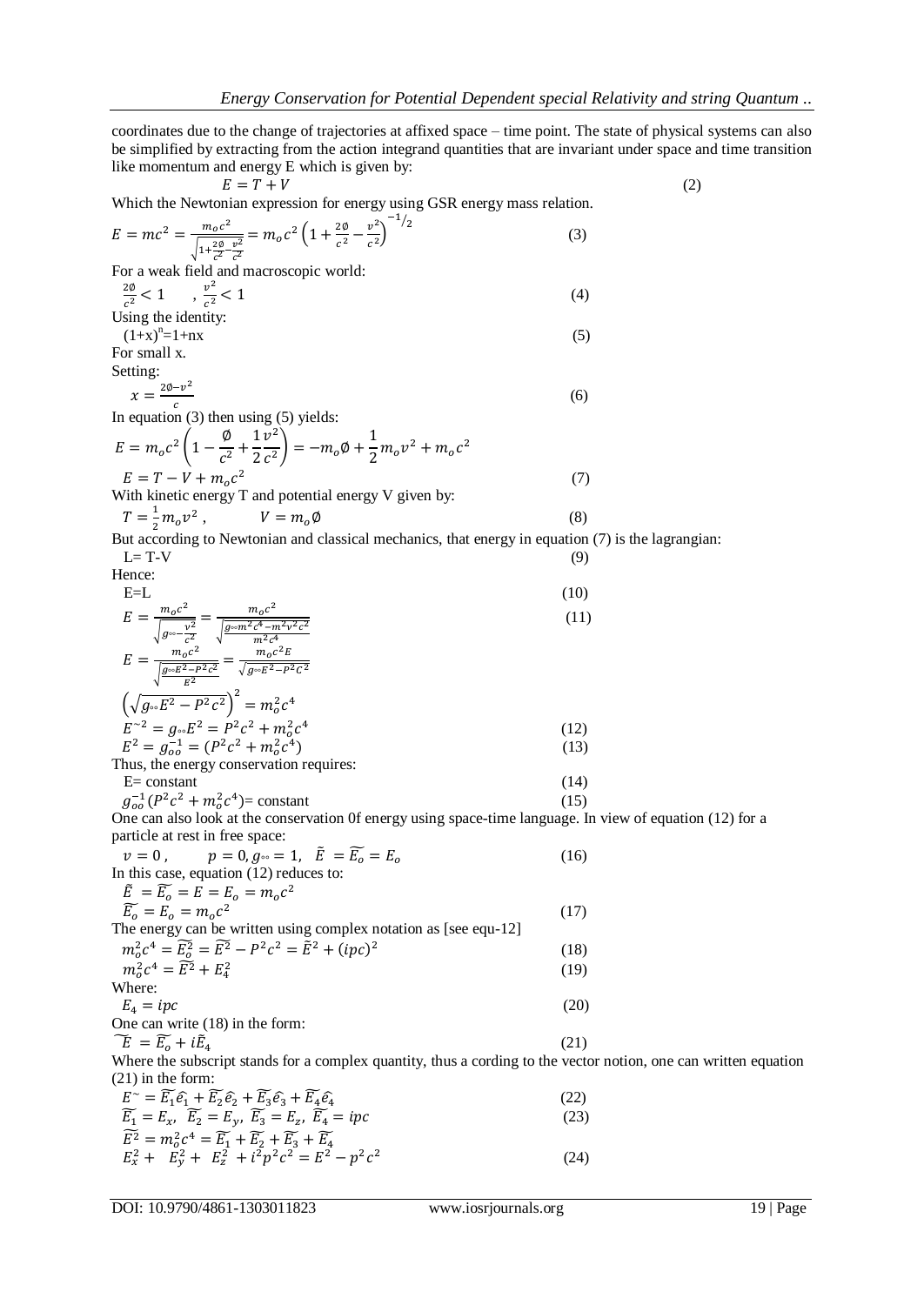This means that the square of the components of the energy in the four-space time dimension is conserved provided that:

| $\widetilde{E} = (\widetilde{E}_1, \widetilde{E_2}, \widetilde{E_3}, \widetilde{E_4}) = (\widetilde{E_1}) = \widetilde{E_1}$ | (25) |
|------------------------------------------------------------------------------------------------------------------------------|------|
| One can re write equation $(18)$ in a complex form [see equation $(12)$ ].                                                   |      |
| $\tilde{E} = g_{\infty} E = p^2 c^2 + m_0^2 c^4$                                                                             | (26) |
| By suggesting:                                                                                                               |      |
| $E_{c} = \tilde{E} = g_{\infty}E$                                                                                            | (27) |
| $E_r = pc$ , $E_i = m_0 c^2$                                                                                                 | (28) |
| Thus, the complex energy representation is given by:                                                                         |      |
| $E_c = E_r + iE_i$                                                                                                           | (29) |
| Thus:                                                                                                                        |      |
| $ E_c ^2 = \widetilde{E^2} = E_r^2 + E_i^2 = p^2c^2 + m_o^2c^4$                                                              | (30) |

Comparing the vector and the complex representation looks more convenient with additional time component.  $\widetilde{E}_4 = ipc$ 

Compared to the convention three-dimensional one. Generalized Potential dependent Weak Field Quantum Klein Gordon equation:

The g p s r energy momentum relation in a weak field is given by equation (7).

$$
E = \frac{1}{2}m_0 v^2 - V + m_0 c^2 = \frac{v^2}{2m} - V + + m_0 c^2
$$
  
Using the wave function: (31)

$$
\psi = Ae^{\frac{1}{\hbar}(px - Et)}Clearly:\n\frac{\partial^2 u}{\partial t^b} - E \qquad \frac{\partial^2 u}{\partial t^b} = E
$$
\n(32)

$$
\frac{\partial \psi}{\partial t} = \frac{-E}{i\hbar} \psi, \qquad \frac{\partial^2 \psi}{\partial t^2} = -\frac{E}{\hbar} \psi
$$
  
\n
$$
\nabla \psi = \frac{i}{\hbar} p \psi, \qquad \nabla^2 \psi = -\frac{p^2}{\hbar^2} \psi
$$
  
\n
$$
i\hbar \frac{\partial \psi}{\partial t} = E \psi, \qquad -\hbar^2 \frac{\partial^2 \psi}{\partial t^2} = E^2 \psi
$$
  
\n
$$
\frac{\hbar}{i} \nabla \psi = p \psi, \qquad -\hbar^2 \nabla^2 \psi = p^2 \psi
$$
\n(33)

Multiplying both sides of (31) by  $\psi$  and using equation (33) given:  $\overline{\mathbf{c}}$ 

$$
E\psi = \frac{p^2}{2m}\psi - V\psi + m_o c^2 \psi
$$
  
\n
$$
i\hbar \frac{\partial \psi}{\partial t} = -\frac{\hbar^2}{2m} \nabla^2 \psi - V\psi + m_o c^2 \psi
$$
 (34)  
\nThis equation resembles ordinary Schrodinger equation with V replaced by  $m_o c^2$ 

 $V \rightarrow m_{o}c^{2} - V$  $2^2 - V$  (35)

The Schrodinger equation, r dependent part, for spherically symmetric potential is given by:  $\overline{\mathbf{c}}$ 

$$
\frac{\hbar^2}{2m}\ddot{u} - V(r)u + Eu = c\frac{u}{r^2}
$$
(36)

To study behavior of the nucleons, one consider nucleons as oscillators. Where for harmonic oscillator, the potential taken the form:

$$
V(r) = \frac{1}{2}k_0 r^2
$$
\n
$$
V(r) = \frac{1}{2}k_0 r^2
$$
\n
$$
V(r) = \frac{1}{2}k_0 r^2
$$
\n
$$
V(r) = \frac{1}{2}k_0 r^2
$$
\n
$$
V(r) = \frac{1}{2}k_0 r^2
$$
\n
$$
V(r) = \frac{1}{2}k_0 r^2
$$
\n
$$
V(r) = \frac{1}{2}k_0 r^2
$$
\n
$$
V(r) = \frac{1}{2}k_0 r^2
$$
\n
$$
V(r) = \frac{1}{2}k_0 r^2
$$
\n
$$
V(r) = \frac{1}{2}k_0 r^2
$$
\n
$$
V(r) = \frac{1}{2}k_0 r^2
$$
\n
$$
V(r) = \frac{1}{2}k_0 r^2
$$
\n
$$
V(r) = \frac{1}{2}k_0 r^2
$$
\n
$$
V(r) = \frac{1}{2}k_0 r^2
$$
\n
$$
V(r) = \frac{1}{2}k_0 r^2
$$
\n
$$
V(r) = \frac{1}{2}k_0 r^2
$$
\n
$$
V(r) = \frac{1}{2}k_0 r^2
$$
\n
$$
V(r) = \frac{1}{2}k_0 r^2
$$
\n
$$
V(r) = \frac{1}{2}k_0 r^2
$$
\n
$$
V(r) = \frac{1}{2}k_0 r^2
$$
\n
$$
V(r) = \frac{1}{2}k_0 r^2
$$
\n
$$
V(r) = \frac{1}{2}k_0 r^2
$$
\n
$$
V(r) = \frac{1}{2}k_0 r^2
$$
\n
$$
V(r) = \frac{1}{2}k_0 r^2
$$
\n
$$
V(r) = \frac{1}{2}k_0 r^2
$$
\n
$$
V(r) = \frac{1}{2}k_0 r^2
$$
\n
$$
V(r) = \frac{1}{2}k_0 r^2
$$
\n
$$
V(r) = \frac{1}{2}k_0 r^2
$$
\n
$$
V(r)
$$

Rearranging equation (36) and setting for Schrodinger equation  $2mF$ 

$$
k^2 = \frac{2mE}{\hbar^2}
$$

$$
c_2 = \frac{m}{\hbar^2} k_o, \qquad c_1 = \frac{2mc}{\hbar^2} = \frac{2ml(l+1)\hbar^2}{2mh^2} = l(l+1)
$$
 (38)

Or using the gsr potential lagrangian Schrodinger equation (34), and in view of equation (35). equation (36) become

$$
\frac{\hbar^2}{2m}\ddot{u} + V(r)u + (E - m_o c^2)u = \frac{cu}{r^2}
$$
\n
$$
\text{Using equation (37) equation (39) becomes:}
$$
\n(39)

$$
\ddot{u} + \frac{m}{\hbar^2} k_o r^2 + \frac{2m}{\hbar^2} (E - m_o c^2) u = \frac{2m}{\hbar^2} \frac{c}{r^2} u
$$
\n(40)

Taking and setting:  
\n
$$
c_2 = \frac{m}{\hbar^2} k_o, \qquad k^2 = \frac{2mE}{\hbar^2} (E - m_o c^2), c_1 = l(l+1)
$$
\n(41)

Equation (36) becomes:

$$
\ddot{u} - c_2 r^2 u + k^2 u - \frac{c_1}{r^2} u = 0
$$
\nThis equation can be simplified by defining the variable *y* to satisfy

This equation can be simplified by defining the variable y to satisfy:  $y = \propto r$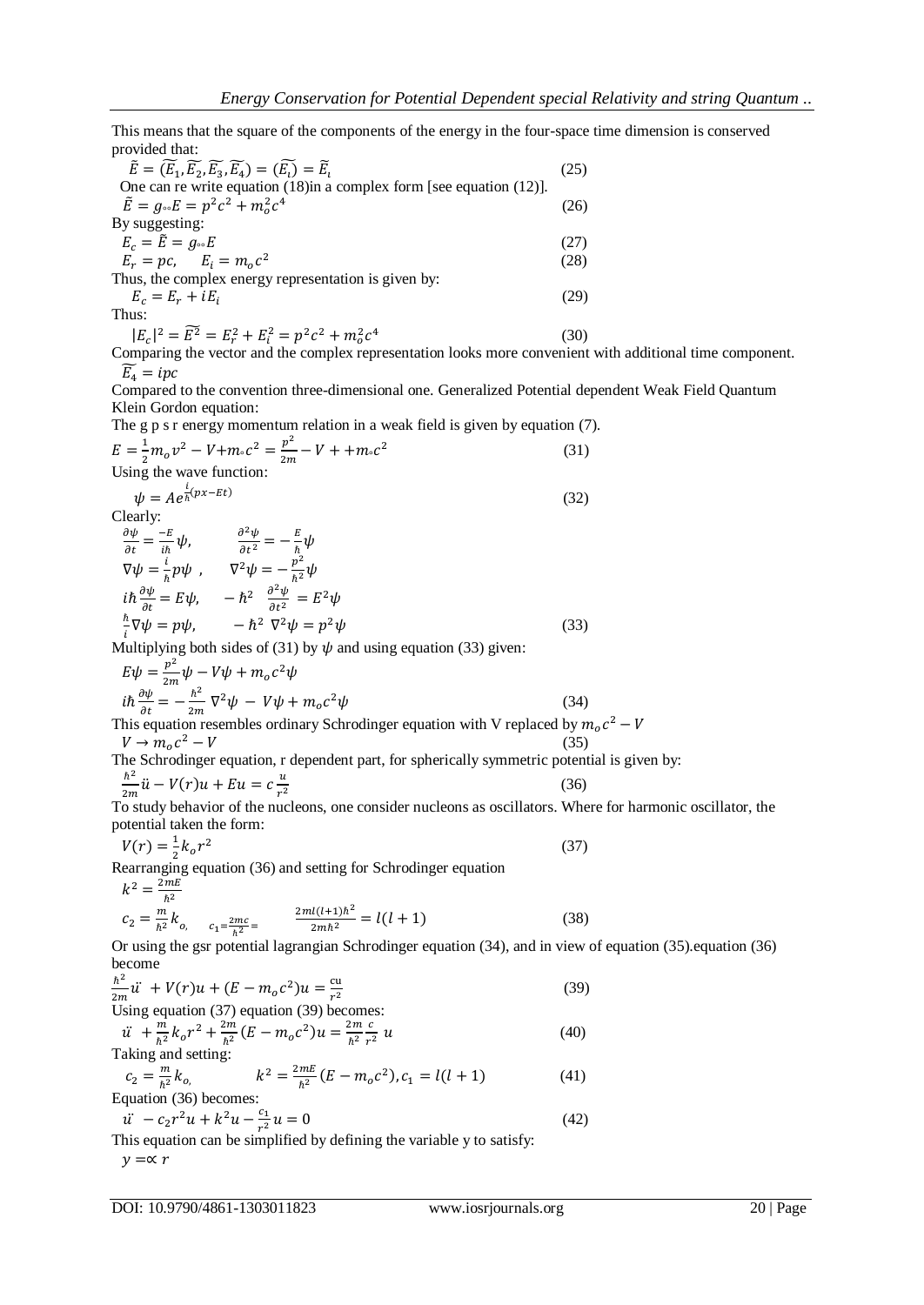| $u^{n} = \frac{d^{2}u}{dx^{2}} = \frac{u}{a^{2}}$                                                                                                          | (43) |      |
|------------------------------------------------------------------------------------------------------------------------------------------------------------|------|------|
| Inserting $(43)$ in $(42)$ given:                                                                                                                          |      |      |
| $u^{n} - \frac{c_2}{\alpha^4}y^2u + \frac{k^2}{\alpha^2}u - \frac{c_1}{y^2}u = 0$                                                                          | (44) |      |
| The simplification can be a achieved by choosing $\propto$ to satisfy:                                                                                     |      |      |
| $\alpha^4 = c_2$                                                                                                                                           |      |      |
| $\lambda = \frac{k^2}{a^2} = \frac{2m}{\hbar^2 a^2} (E - m_o c^2)$                                                                                         | (45) |      |
| Thus inserting equation $(45)$ in equation $(44)$ given:                                                                                                   |      |      |
| $u^{n} + (\lambda - y^{2})u - \frac{c_1}{y^{2}}u = 0$                                                                                                      | (46) |      |
| This equation can be solved by taking u to be in the form:                                                                                                 |      |      |
| $u = He^{-\frac{1}{2}y^2}$                                                                                                                                 | (47) |      |
| $\bar{u} = (\bar{H} - \nu H)e^{-\frac{1}{2}y^2}$                                                                                                           |      |      |
| $u'' = (H'' - H - yH^{-})e^{-\frac{y^{2}}{2}} - y(H^{-} - yH)e^{\frac{y^{2}}{2}}$                                                                          |      |      |
| $u'' = (H'' - 2yH' + y^2H - H)e^{-\frac{y^2}{2}}$                                                                                                          | (48) |      |
| Inserting equation $(48)$ in equation $(46)$ given:                                                                                                        |      |      |
| $H^{\dagger} - 2yH^{\dagger} + y^2H - H + \lambda H - y^2H - \frac{c_1}{y^2}H = 0$                                                                         | (49) |      |
| If one consider $(L=0)$ , thus according to equation (38):                                                                                                 |      |      |
| $c_1 = 0$<br>Thus, equation (49) becomes:                                                                                                                  | (50) |      |
| $H^{\prime\prime} - 2yH^{\prime} + (\lambda - 1)H - \frac{c_1}{v^2}H = 0$                                                                                  | (51) |      |
| Let:                                                                                                                                                       |      |      |
| $H = \sum_{s} a_{s} y^{s}$ , $H' = \sum_{s} a_{s} y^{s-1}$<br>$H'' = \sum_{s} s(s-1)a_s y^{s-2}$                                                           | (52) |      |
| Substituting equation (52) in equation (51) given:                                                                                                         |      |      |
| $\sum_{s} s(s-1)a_s y^{s-1} - 2\sum_{s} s a_s y^s + (\lambda - 1)\sum_{s} a_s y^s - c_1 \sum_{s} a_s y^{s-2} = 0$                                          |      | (53) |
| Replacing s-2 by s in the first term gives:<br>$\sum(s+2)(s+1)a_{s+2}y^{s}\sum_{s}[\lambda-1-2s]a_{s}y^{s}=0$                                              | (54) |      |
| Equation the powers of $y^s$ on both sides:                                                                                                                |      |      |
| $[(s+1)(s+2)]a_{s+2} - [\lambda - 1 - 2s]a_s = 0$                                                                                                          | (55) |      |
| $a_{s+2} = \frac{2s+1-4}{(s+1)(s+2)} a_s$                                                                                                                  | (56) |      |
| Since the wave function is finite, there for H should be a finite series with finite                                                                       |      |      |
| terminate H, such that the last term is $(s=n)$ . This means that:                                                                                         |      |      |
| $a_n \neq 0$ , $a_n + 1 = 0$ , $a_{n+2} = 0$ , $a_{n+3} = 0$                                                                                               | (57) |      |
| taking $(s=n)$ in equation (56) yields                                                                                                                     |      |      |
| $0 = a_{n+2} = \frac{[2n+1-\lambda]a_n}{(n+1)(n+2)}$                                                                                                       | (58) |      |
| This requires:<br>$\lambda = 2n + 1$                                                                                                                       | (59) |      |
| To find the energy E, one uses equations $(45)$ and $(41)$ to get:                                                                                         |      |      |
| $\alpha^2 = (c_2)^{\frac{1}{2}} = \left(\frac{-mk_0}{k^2}\right)^{\frac{1}{2}} = \left(\frac{-m^2\omega^2}{k^2}\right)^{\frac{1}{2}} = \frac{m\omega}{k}i$ | (60) |      |
| There fore                                                                                                                                                 |      |      |
| $\lambda = \frac{2m}{\hbar^2 \alpha^2} (E - m_o c^2) = \frac{2}{\hbar \omega i} = (E - m_o c^2)$                                                           | (61) |      |
| $\frac{2(E - m_0 c^2)}{\hbar \omega i} = (2n + 1)$                                                                                                         |      |      |
| $E - m_o c^2 = (n + \frac{1}{2}) \hbar \omega i$                                                                                                           |      |      |
| $E = m_o c^2 + (n + \frac{1}{2}) \hbar \omega i$                                                                                                           | (62) |      |
| $m_0 c^2 = E - i(n + \frac{1}{2})\hbar \omega$                                                                                                             | (63) |      |
| This resembles the representation of four-space time relativistic energy in equation (22)                                                                  |      |      |
| $\widetilde{E_1} = E_x = E$ , $\widetilde{E_4} = ipc = -i(n + \frac{1}{2})\hbar\omega$                                                                     | (64) |      |
|                                                                                                                                                            |      |      |

$$
a_{s+2} = \frac{2s+1}{(s+1)(s+2)} a_s
$$
 (56)  
Since the wave function is finite, there for H should be a finite series with fin

ite terms. This requires to

$$
a_n \neq 0 \t, a_n + 1 = 0 \t, a_{n+2} = 0, a_{n+3} = 0 \t ... \t (57)
$$
  
\n*taking* (s=n) in equation (56) yields  
\n
$$
0 = a_{n+2} = \frac{[2n+1-\lambda]a_n}{(n+1)(n+2)}
$$
\n(58)

$$
\frac{2(E - m_0 c^2)}{\hbar \omega i} = (2n + 1)
$$
  
\n
$$
E - m_0 c^2 = (n + \frac{1}{2})\hbar \omega i
$$
  
\n
$$
E = m_0 c^2 + (n + \frac{1}{2})\hbar \omega i
$$
  
\n
$$
m_0 c^2 = E - i(n + \frac{1}{2})\hbar \omega
$$

 $22$ ) and  $(23)$  with:

$$
\widetilde{E_1} = E_x = E, \ \widetilde{E_4} = ipc = -i(n + \frac{1}{2})\hbar\omega \tag{64}
$$
\n
$$
\widetilde{E} = \widetilde{E_1}\widehat{e_1} + \widetilde{E_4}\widehat{e_4} = E\widehat{e_1} - \left(n + \frac{1}{2}\hbar\omega\right)i\widehat{e_4} \tag{65}
$$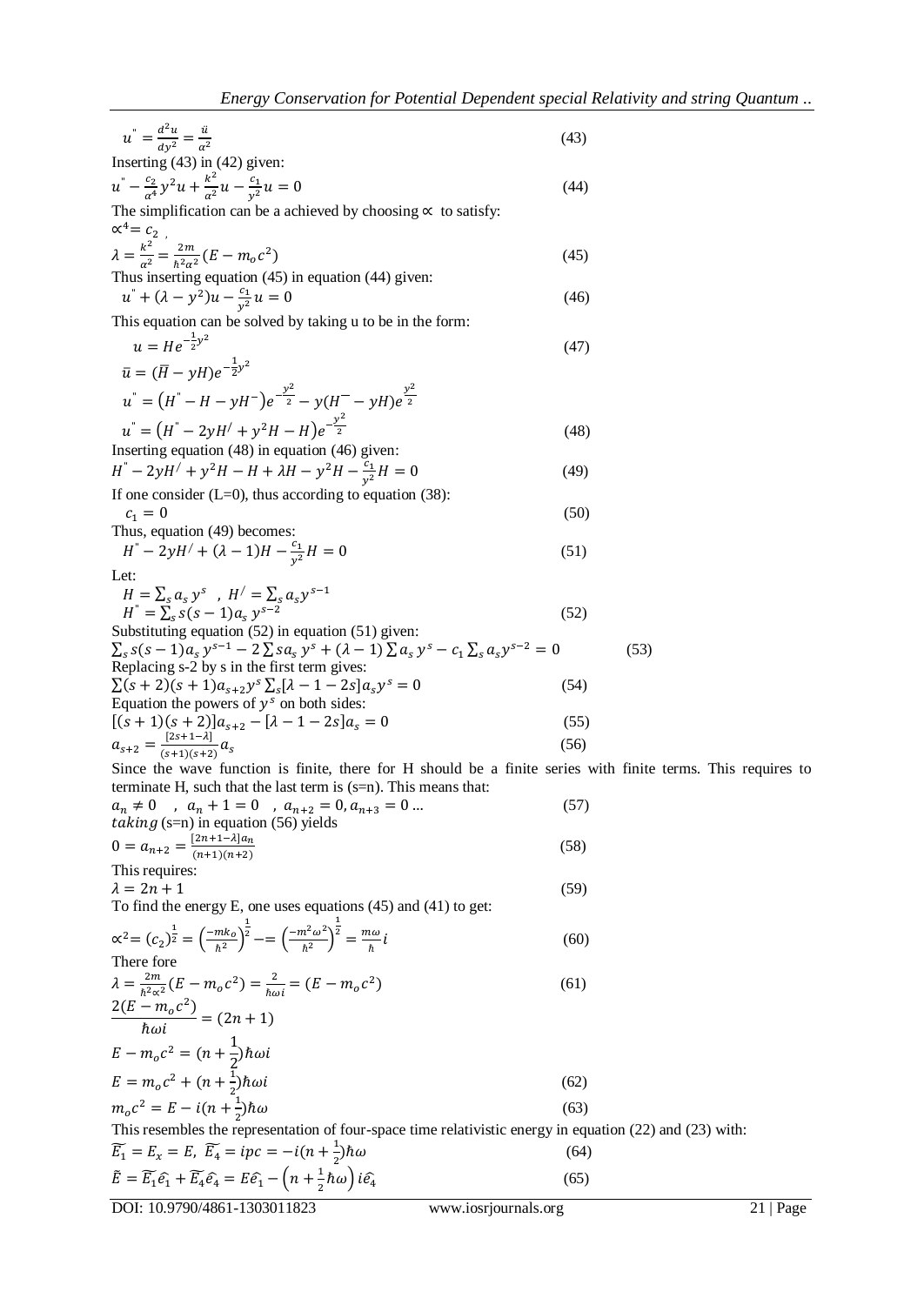Thus, the real energy has given according to equation (24) to be

| $\widetilde{E}^2 = E_1^2 + i^2(-\left(n + \frac{1}{2}\hbar\omega\right)^2)$                                                                                                                | (66) |  |
|--------------------------------------------------------------------------------------------------------------------------------------------------------------------------------------------|------|--|
| $\widetilde{E^2} =  \widetilde{E^2} ^2 = E_1^2 + \left(n + \frac{1}{2}\right)^2 \hbar^2 \omega^2$                                                                                          |      |  |
| $\widetilde{E^2} =  \widetilde{E^2} ^2 = E^2 + \left(n + \frac{1}{2}\right)^2 \hbar^2 \omega^2$                                                                                            | (67) |  |
| Where                                                                                                                                                                                      |      |  |
| $ \widetilde{E}  = m_0 c^2$<br>Thus                                                                                                                                                        | (68) |  |
| $m_o^2c^4 = E^2 + \left(n + \frac{1}{2}\right)^2 \hbar^2 \omega^2$                                                                                                                         | (69) |  |
| Here $m_0 c^2$ is real                                                                                                                                                                     |      |  |
| Since at rest p=0, v=0, $E = mc^2 = \frac{m_0 c^2}{\sqrt{1 - \frac{v^2}{c^2}}} m_0 c^2$                                                                                                    |      |  |
| $\widetilde{E_4} = ipc = 0 = -i((n + \frac{1}{2})\hbar\omega)$                                                                                                                             | (70) |  |
| Which requires                                                                                                                                                                             |      |  |
| $\omega = 0$                                                                                                                                                                               | (71) |  |
| Thus a direct substitution of $(70)$ and $(71)$ in $(63)$ gives                                                                                                                            |      |  |
| $m_{o}c^{2} = m_{o}c^{2} - 0$                                                                                                                                                              | (72) |  |
| Thus according to equation (69):                                                                                                                                                           |      |  |
| $E^2 = [m_o^2 c^4 - (n + \frac{1}{2})^2 \hbar^2 \omega^2]$                                                                                                                                 | (73) |  |
| For small rest mass                                                                                                                                                                        |      |  |
| $m_o = 0$                                                                                                                                                                                  | (74) |  |
| $E = i(n + \frac{1}{2})\hbar\omega$                                                                                                                                                        | (75) |  |
| Thus according to equation (75)                                                                                                                                                            |      |  |
| And according to the representation (23) the energy results mainly from the kinetic momentum quantized part. It                                                                            |      |  |
| also shows that the momentum is the relativistic energy momentum relation:                                                                                                                 |      |  |
| $E^2 = m_o^2 c^4 + p^2 c^2$                                                                                                                                                                | (76) |  |
| Can be written in the complex form:                                                                                                                                                        |      |  |
| $E = moc2 + ipc$                                                                                                                                                                           | (77) |  |
| Such that                                                                                                                                                                                  |      |  |
| $E^2 =  E ^2 = m_o^2 c^4 + p^2 c^2$                                                                                                                                                        | (78) |  |
| In view of equation $(62)$                                                                                                                                                                 |      |  |
| $E = m_o c^2 + (n + \frac{1}{2}) \hbar \omega i$                                                                                                                                           | (79) |  |
| $E^2 =  E ^2 = m_o^2 c^4 + \left(n + \frac{1}{2}\right)^2 \hbar^2 \omega^2$                                                                                                                | (80) |  |
| For small rest mass ( $mo = 0$ ), equation (77) gives :                                                                                                                                    |      |  |
| $E = lpc$                                                                                                                                                                                  | (81) |  |
| Comparing equations (75) and (81)                                                                                                                                                          |      |  |
| $E_4 = pc = (n + \frac{1}{2})\hbar\omega$                                                                                                                                                  | (82) |  |
| Which stands for the time energy component [see equation (64)], while E represents the spatial components (<br>$E_x, E_y, E_z$ ) as equation (64) indicates, where [see equation (69)]     |      |  |
| $E^2 = E_x^2 + E_y^2 + E_z^2$                                                                                                                                                              | (83) |  |
| With                                                                                                                                                                                       |      |  |
| $\underline{E} = E_x e_1^{\wedge}, +E_y e_2^{\wedge} + E_z e_3^{\wedge}$<br>Thus according to equation $(60)$ as for as $m_a^2$ is a constant the fourth dimensional energy including time | (84) |  |
|                                                                                                                                                                                            |      |  |

Thus according to equation (69), as far as  $m_0 c^2$  is a constant, the fourth dimensional energy including time coordinate is conserved according to equations (62),(63),(69) and (82).

It is also very important to note that when the rest mass part is very small equation (81) gives

$$
E = (n + \frac{1}{2})\hbar\omega\tag{85}
$$

Which is the ordinary expression for the harmonic oscillator.

# **III. Conclusion**:

The conservation of energy in potential dependent special relativity can be achieved by using 4 dimensional representation with the time part recognizing the momentum. In version, the square of momentum multiplied by the square of the free speed of light subtracted from the curved space energy is invariant and constant everywhere. The quantum equation derived from this equation in a weak filed limit shows that the